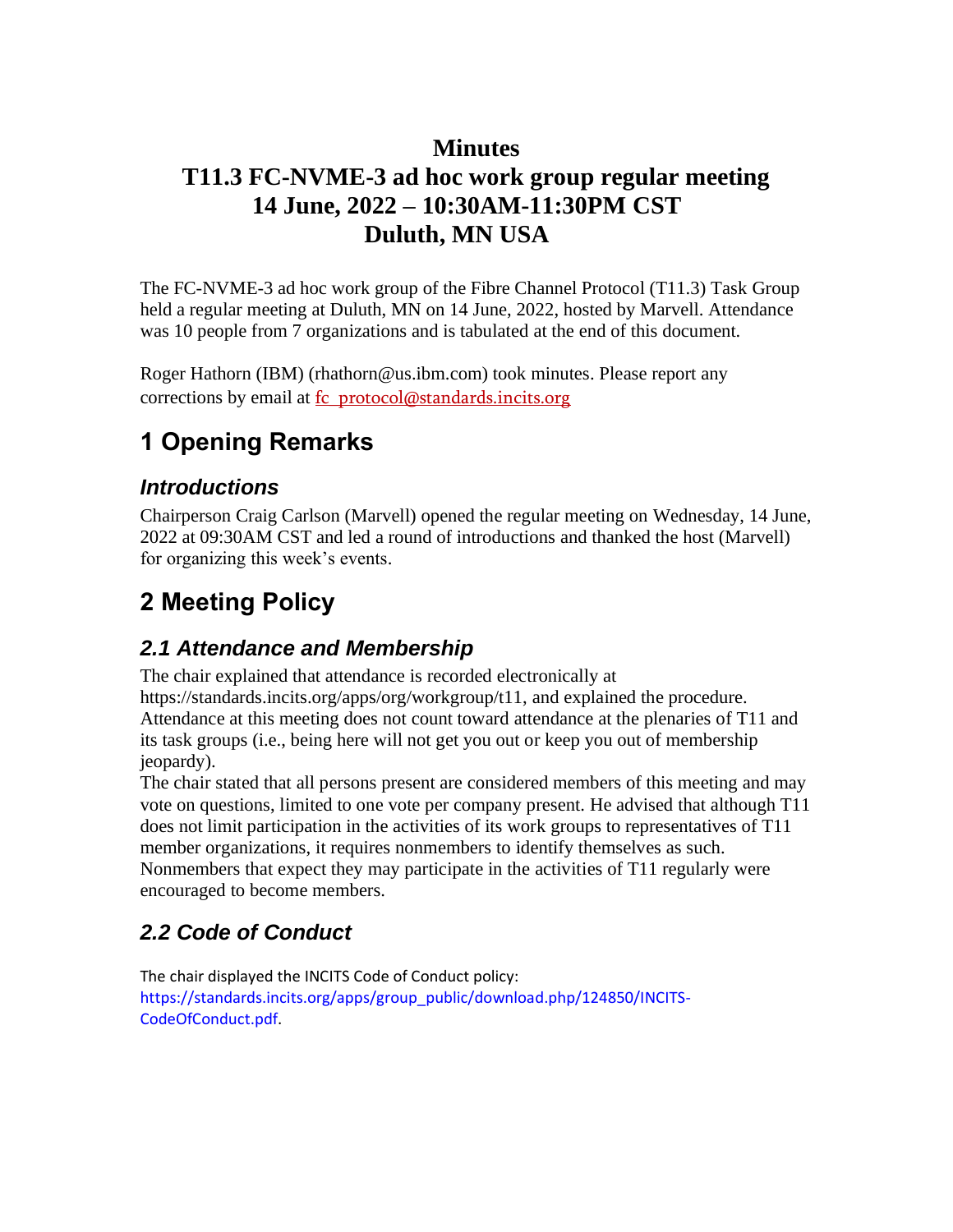## *2.3 Call for Patents*

The chair indicated that among the rules and policies under which this working group operates are the ANSI intellectual property policies as specified in pages 1-3 of http://www.incits.org/pat\_slides.pdf. He displayed these pages without comment or explanation, and directed that questions about the policy should be referred to the questioner's legal counsel or the ANSI General Counsel.

## *2.4 Antitrust*

The chair indicated that among the rules and policies under which this working group operates are the INCITS Antitrust Guidelines. Any member of the meeting is responsible for objecting if he believes discussion in the meeting violates those guidelines. As examples, there should never be discussion of the following topics at any INCITS or INCITS subgroup meeting:

- Any company's prices or pricing policies;
- Specific R&D, sales and marketing plans;
- Any company's confidential product, product development or production strategies;
- Whether certain suppliers or customers will be served;
- Prices paid to input sources; or
- Complaints about individual firms or other actions that might tend to hinder a competitor in any market.

If such discussion is not immediately terminated, it is the chairperson's responsibility to terminate the meeting. The INCITS Antitrust Guidelines are available at <http://www.incits.org/inatrust.htm>

# **3.0 Administrivia**

# **3.1 Approval of Agenda**

An agenda for the FC-NVME ad hoc work group regular meeting 14 June, 2022 was posted as T11/2022-00203-v000.

*Motion: Howard Johnson (Broadcom) moved and Mike Blair (Cisco) seconded to accept T11/2022-00203-v000 as the agenda for this regular meeting.*  Approved by acclamation.

# **3.2 Approval of Minutes**

The minutes for the previous meeting of April 5, 2022 were presented by the chair.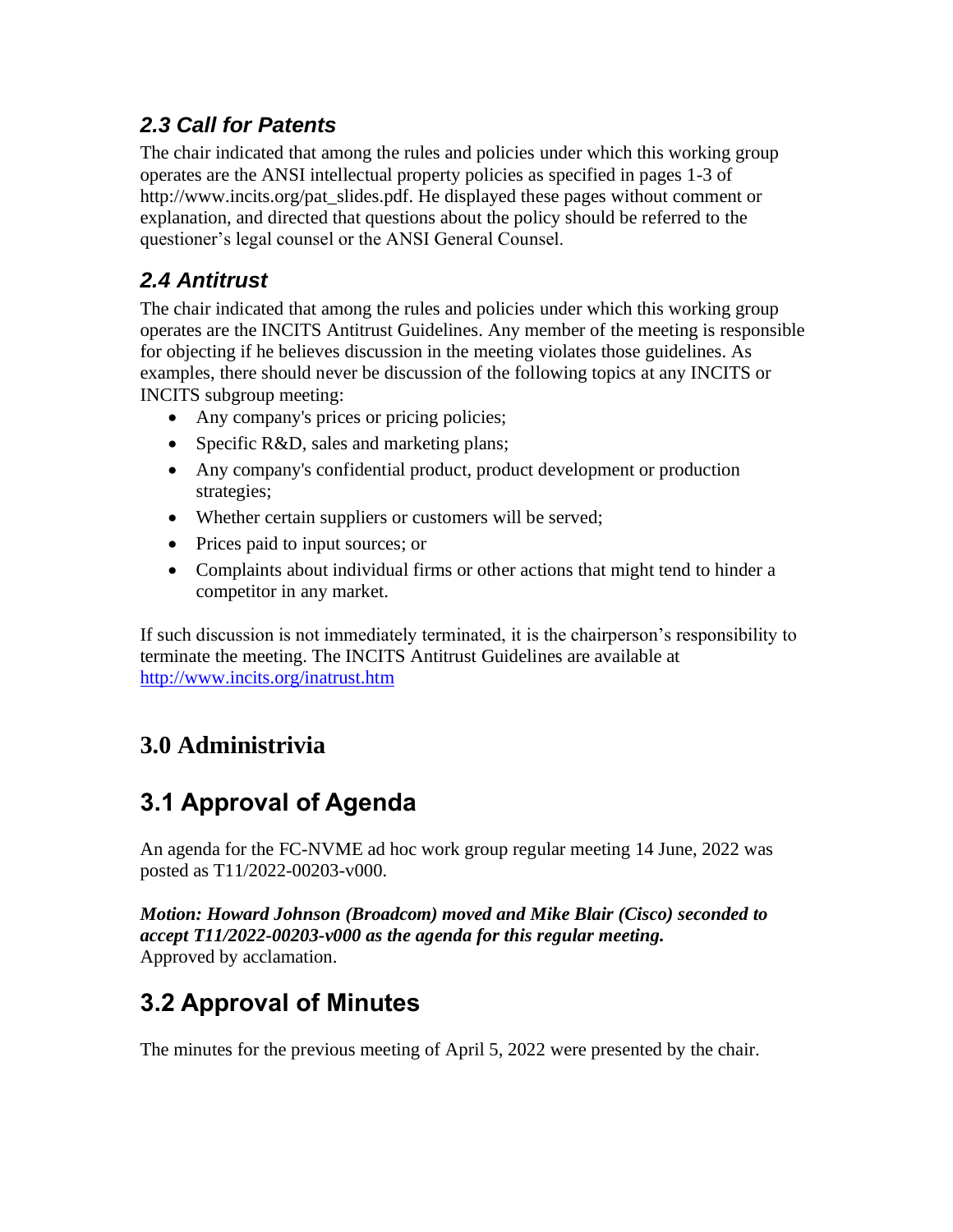*Motion: Howard Johnson (Broadcom) moved and Patty Driever (IBM) seconded to accept T11/2022-00056-v000 as the minutes for the prior meeting.* 

Approved by acclamation.

# **4.0 Review of Action Items**

#### **Action items carried forward from prior meetings:**

**AI-2022-2**: Chair to forward updated project proposal T11/2022-00085-v001 to T11.3 for further processing – completed. Approved by INCITS.

**AI-2022-3**: Group to review usage of the platform object in terms of specific FC-4 content and determine if a definition for NVMe content is worthwhile. - Completed

#### **New action items from this meeting:**

None

#### **Completed action items from prior meetings:**

**AI-2022-1**: Dave Peterson and Craig Carlson to review the use of NVMeoFC term within FC-NVMe-3 – Complete

None

## **5. Old business**

### *5.1 ULP Name Mapping for NVMe T11/2022-00028-v004 Harsha (Cisco)*

In April, Harsha presented updated text describing a ULP Name Object for NVMe that contains the NQNs that are associated with the NVMe Port. (The name was changed to "FC-4 Name" but, based on discussions, the name will be changed back to "ULP Name" as it applies to the ULP instances above the FC-4 layer).

In addition, updates to Annex C were proposed to describe when ULP names would be registered, including Subsystem names for targets.

This group has deferred further discussion until after discussions take place in FC-GS-9 regarding the definition of a ULP Name.

### *5.2 Platform Object T11/2022-00112-v000 Peterson (Broadcom)*

Dave presented the FC-GS platform object which has FCP-4 specific data for FCP, etc. There is a lot of LUN specific data in the FCP definition that doesn't seem to be useful at the platform level. Reducing the scope of the definition was discussed. The group had an action item to determine if it is worthwhile to define content for the FC-NVMe FC-4.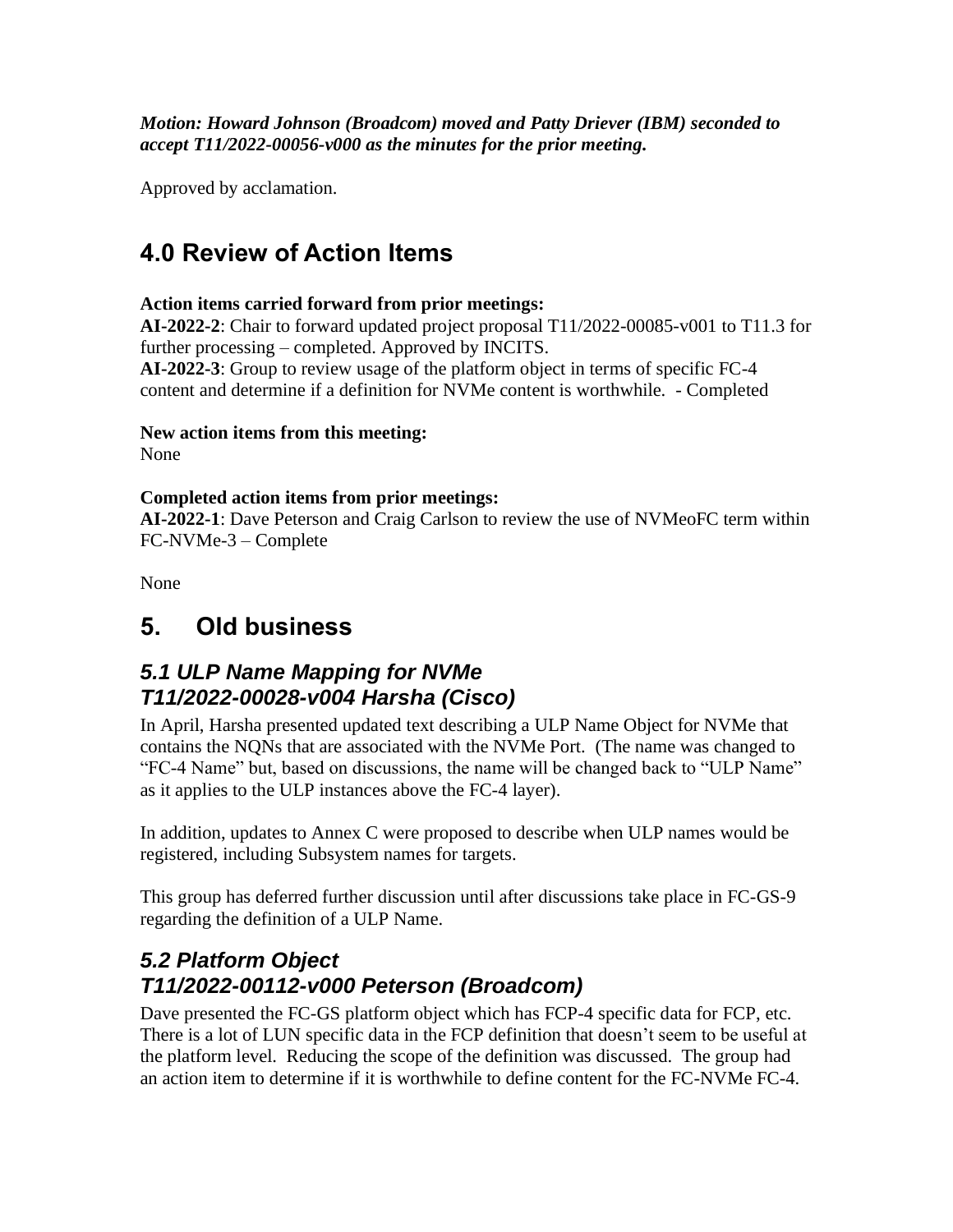There were no proposals brought forward to define any content for FC-NVMe specific data. There will be further work in FC-GS-9 to better represent multiple FC-4s including FC-NVMe as a possible registered type (see FC-GS-9 Figure 8).

# **6. Scheduled business**

None

## *7.* **Unscheduled business**

None

# **8 Project Schedule**

A project schedule was discussed, and dates remain TBD. It is anticipated to be approximately a two year project.

| <b>Milestone</b>         | <b>Expected Date</b> |
|--------------------------|----------------------|
| Last technical input     | Dec 2023             |
| T11 RFC                  | Apr 2024             |
| <b>Forward to INCITS</b> | TRD.                 |

## **9 Review of Action Items**

See 4.0, Review of Action Items.

# **10 Meeting Schedule**

The chair requested 2 hours at the T11 plenary week for FC-NVMe-3 in Chicago, IL Aug, 2022.

# **11 Attendance Check and Adjournment**

The following is the recorded attendance for this meeting.

| Company                | <b>Name</b>           | Role   |
|------------------------|-----------------------|--------|
| Broadcom Inc           | Howard Johnson        | Member |
| Broadcom Inc           | David Peterson        | Member |
| Cisco Systems Inc      | Harsha Bharadwai      | Member |
| Cisco Systems Inc      | <b>Edward Mazurek</b> | Member |
| Dell Inc               | David Brown           | Member |
| <b>IBM</b> Corporation | Patty Driever         | Member |